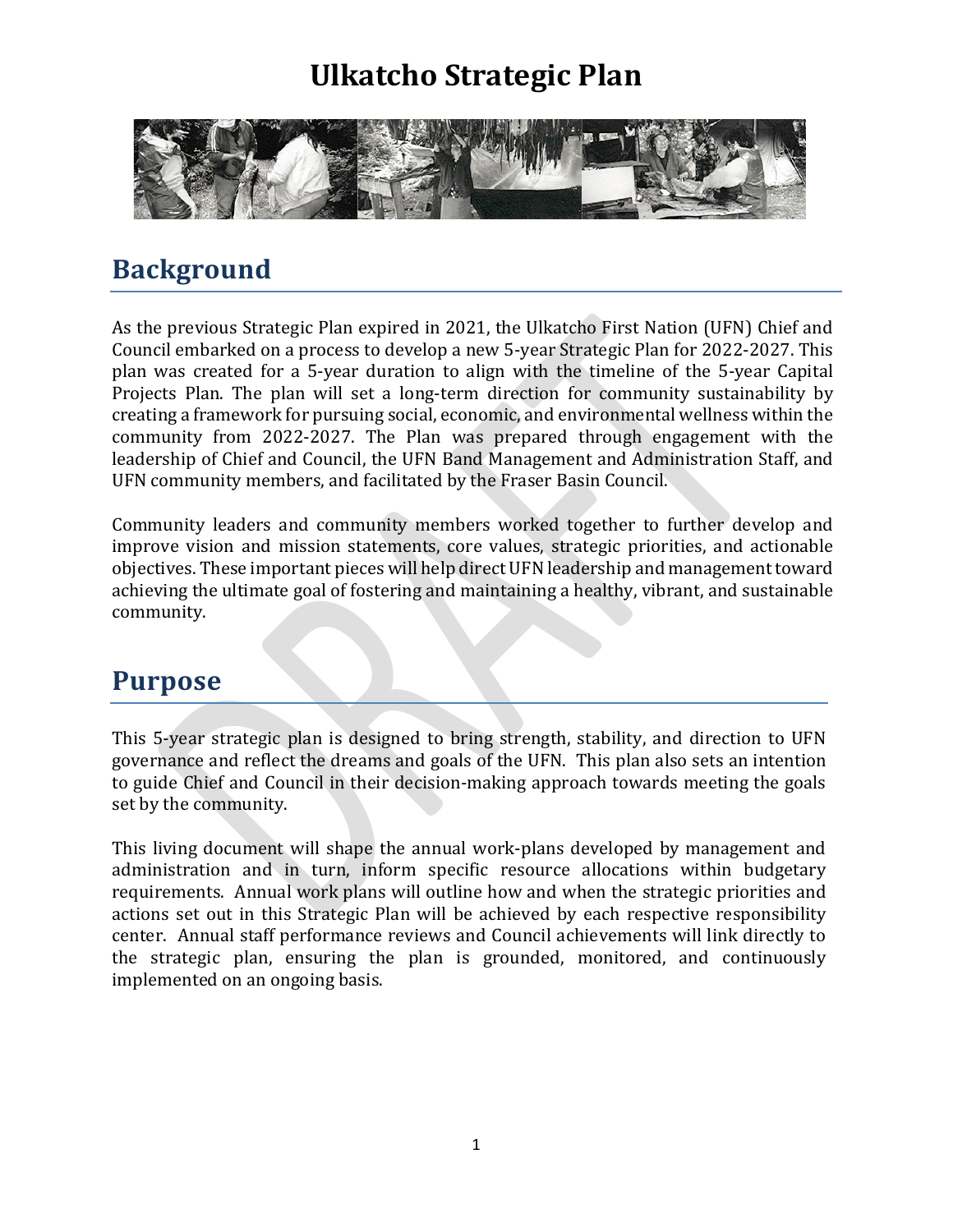#### **Vision**

An independent Nation and interconnected community whose members are working together for all generations to re-establish our languages and all our rights, title, and responsibilities and are connected by diverse cultures, languages, land, to promote and develop our traditional territory and a sustainable and diverse economy

## **Mission**

To offer transparent, respectful, and efficient services to all members of the Ulkatcho First Nation and to provide opportunities for physical, cultural, spiritual, mental, economic, and social wellness within a supportive, collaborative, safe and healthy UFN membership.

### **Core Values**

- **Respect**  We have a special relationship with the land and water and all living things; a relationship based on a profound spiritual connection to the earth that empowers us to respect ourselves, respect each other, and respect the natural environment.
- **Accountability** Each one of us is responsible for the social, economic and environmental consequences of our decisions and accountable for our actions.
- **Transparency** –We take seriously our responsibility of fiscal openness in our decision-making while fulfilling our fiduciary responsibility to all members of the Ulkatcho First Nation. Open and honest communication within our governance structure is essential to holding leaders accountable while eliminating corruption.
- **Trust**  We believe that accountable and transparent leadership will result in reliable, trustworthy, and strong governance with respect to the management of our community affairs and traditional lands.
- **Unity**  We believe that our goals can be best fulfilled through cooperation and commitment to working as a team, three Nations brought together as one.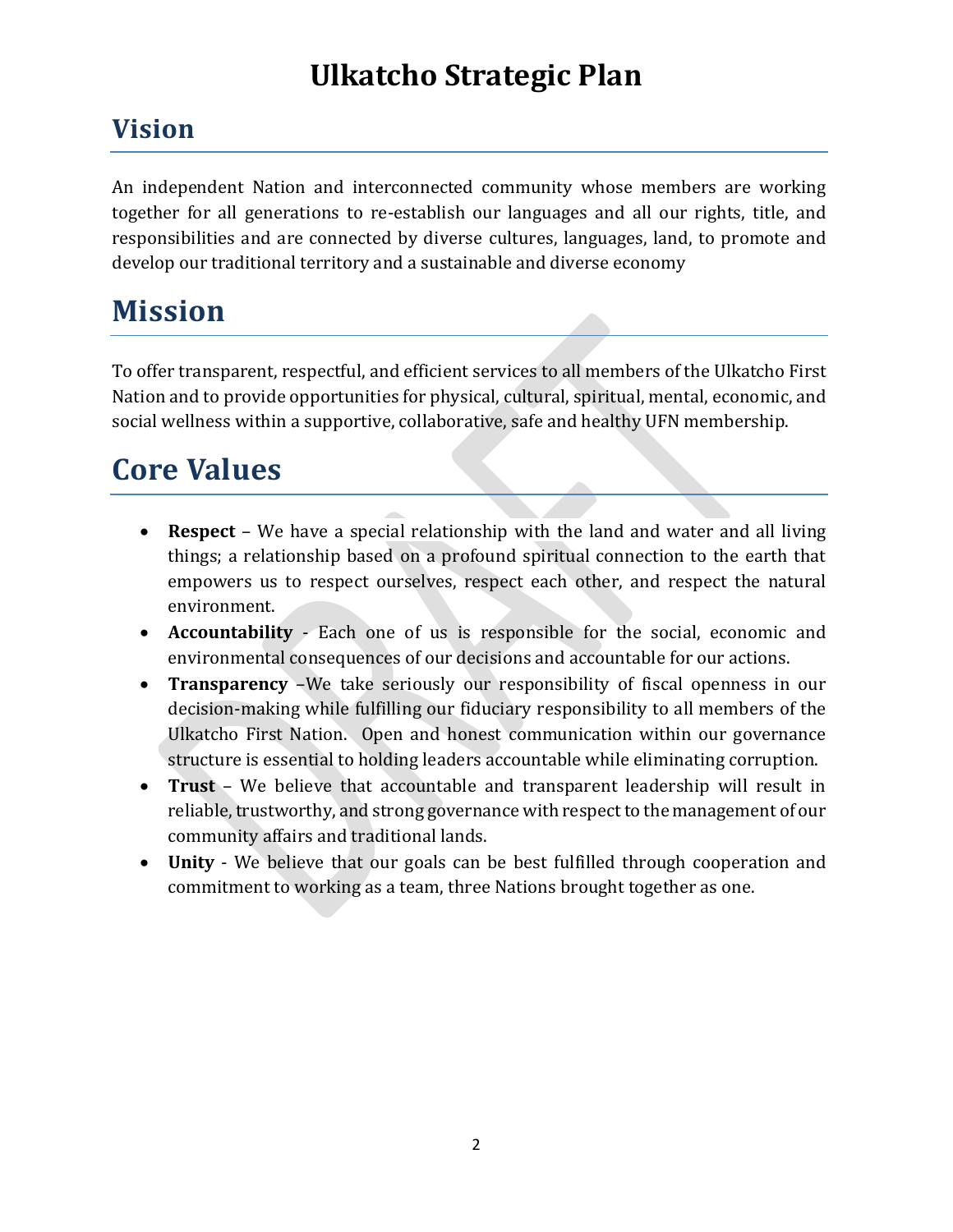#### **Strategic Priorities**

In setting a direction and priorities within the Strategic Plan, UFN leadership has taken into consideration each of the UFN community members' priorities and the challenges (political, social, economic, and environmental) facing the UFN and current and emerging opportunities. The UFN leadership has identified the following **six strategic priorities** with related objectives and possible actions that can be pursued over the next five years. The strategic priorities are numbered for convenience only, and not to suggest a hierarchy or ranking.

- Enhancing health and wellness
- Ensuring appropriate housing
- Recognizing, developing, and protecting traditional lands, rights, languages, and culture
- Enhancing education and providing educational opportunities
- Achieving economic prosperity
- Increasing organisational strength and resilience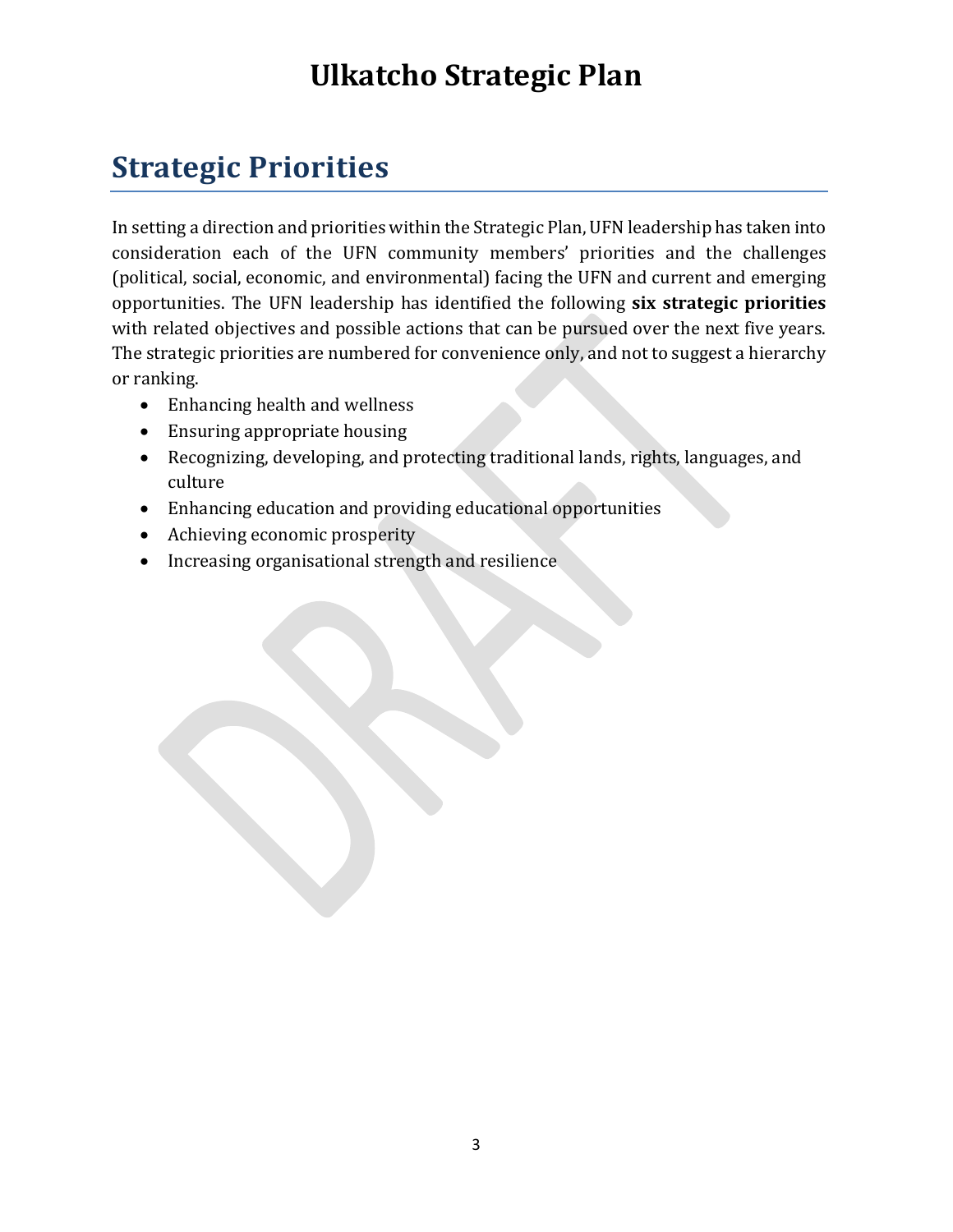#### **1. Enhancing Health and Wellness**

*"Our leaders need to be of strong mind, body and spirit, healthy and addiction free, and well educated in every aspect of government. Then and only then can we even think of moving forward as a community. Just like at home, when the head of a household is strong, educated, and healthy the rest of the household is secure and happy. This is what our community needs, to be secure and happy".* 

- *Quote from a UFN Elder during a community meeting in January 2017.*

The UFN Health Centre is committed to creating a healthy, strong, and vibrant community through effective programs and services that promote mental, physical, spiritual, and emotional wellbeing. UFN members expect strong leadership to guide them and set an example of a strong, sovereign, and self-reliant community. Community members continue to look forward to having opportunities to help them establish and maintain healthy lifestyles that should create the positive changes needed in the UFN community.

The determinants of health impact the health and wellness of the community and therefore the health and wellness department is dedicated to improving those determinants including housing, income, education, and cultural restoration; and therefore work with relevant departments.

|                                                                         | <b>Enhancing Health and Wellness</b>                                                                                                                                                                                                                                                                                                                                           |
|-------------------------------------------------------------------------|--------------------------------------------------------------------------------------------------------------------------------------------------------------------------------------------------------------------------------------------------------------------------------------------------------------------------------------------------------------------------------|
| Goals                                                                   | <b>Objectives</b>                                                                                                                                                                                                                                                                                                                                                              |
| 1.1 Improve<br><b>Health and</b><br><b>Wellness of the</b><br>Community | Continue the development and implementation of<br>these goals and objectives based upon community<br>input resulting in a health and wellness strategic<br>plan                                                                                                                                                                                                                |
|                                                                         | Physical<br>Provide in-home supports to create a comfortable<br>environment<br>Ensure accessibility to a safe and welcoming space<br>$\bullet$<br>to obtain health and wellness services<br>Develop opportunities to connect to Keyah lands<br>$\bullet$<br>Ensure determinants of health such as safe<br>$\bullet$<br>housing, healthy food, education, etc. are<br>improved. |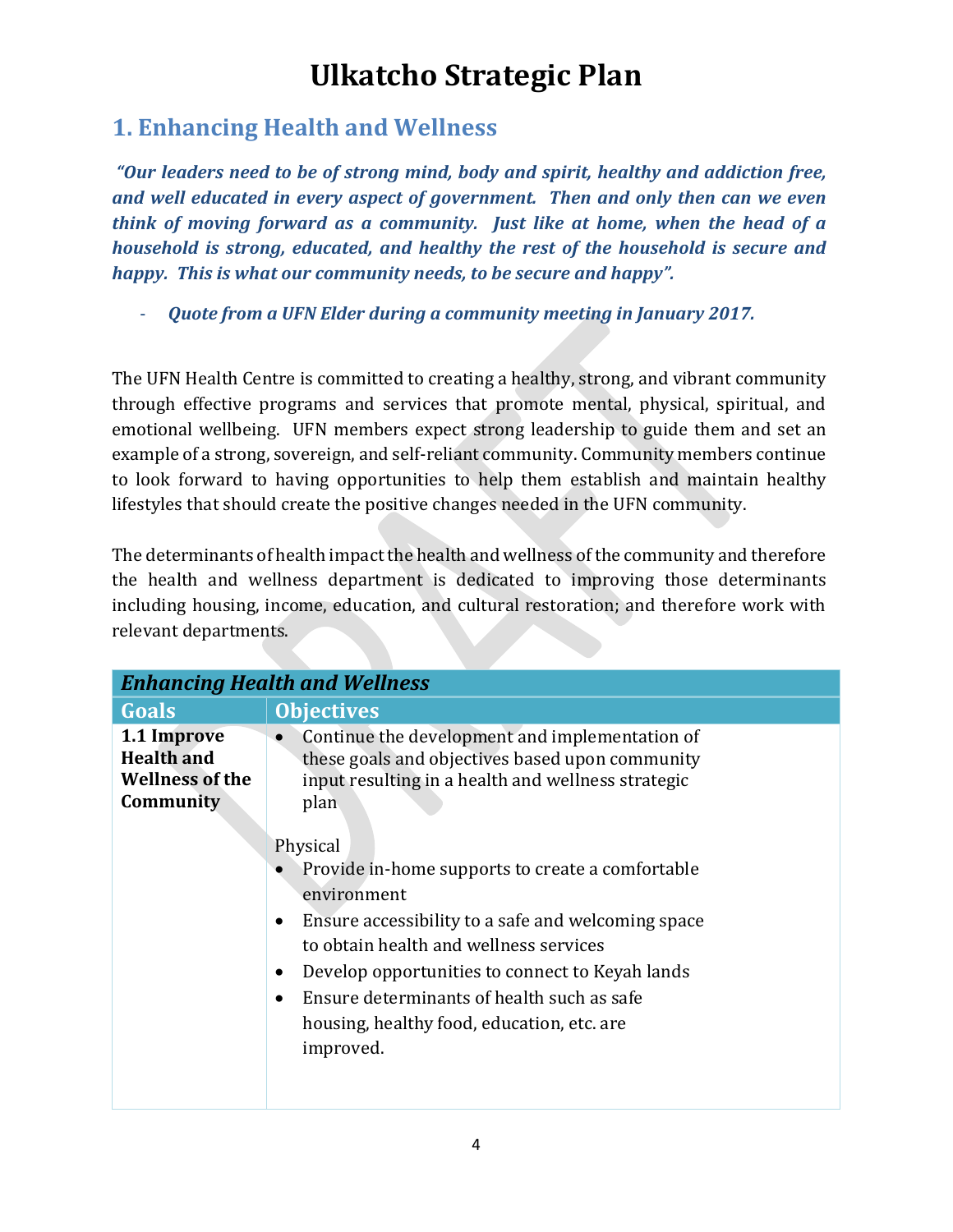|                                                                                                                                              | Emotional<br>Create social and cultural opportunities for people<br>to get out of their homes and connect with others                                                                                                                                                                                                                                                                                                                                                                                                                                                                                                                                                                                                                                                                                                                                                     |
|----------------------------------------------------------------------------------------------------------------------------------------------|---------------------------------------------------------------------------------------------------------------------------------------------------------------------------------------------------------------------------------------------------------------------------------------------------------------------------------------------------------------------------------------------------------------------------------------------------------------------------------------------------------------------------------------------------------------------------------------------------------------------------------------------------------------------------------------------------------------------------------------------------------------------------------------------------------------------------------------------------------------------------|
|                                                                                                                                              | Mental<br>Enhance healing of the community by providing<br>health and wellness learning opportunities and<br>individual counselling<br>Spiritual & Cultural<br>Develop and implement programs in traditional<br>medicine and healing<br>Offer opportunities for activities that foster<br>cultural restoration<br>Develop community gardens<br>Infrastructure & Policy<br>Put policies in place to ensure cultural safety is<br>achieved in the community and workplace<br>Provide adequate infrastructure for program<br>delivery, such as a safe shelter, as a component of<br>the Safe Shelter Plan for immediate and emergent<br>concerns for vulnerable persons<br>Form an inclusive, community-based Healthy<br>Living Advisory Board/Committee to foster<br>communications with the community<br>Explore opportunities for the development of a<br>wellness centre |
| 1.2 Foster<br>safety with<br>respect to the<br>use of<br>substances for<br>all community<br>members,<br>including<br>leadership and<br>staff | Establish a harm-reduction policy that promotes<br>$\bullet$<br>safe use of alcohol and drugs for the community<br>Offer and develop various, accessible wellness<br>$\bullet$<br>treatment opportunities<br>Offer and develop healing and learning<br>$\bullet$<br>opportunities with respect to safe use of drugs<br>and alcohol<br>Support individual wellness goals with respect the<br>$\bullet$<br>use of drugs and alcohol                                                                                                                                                                                                                                                                                                                                                                                                                                         |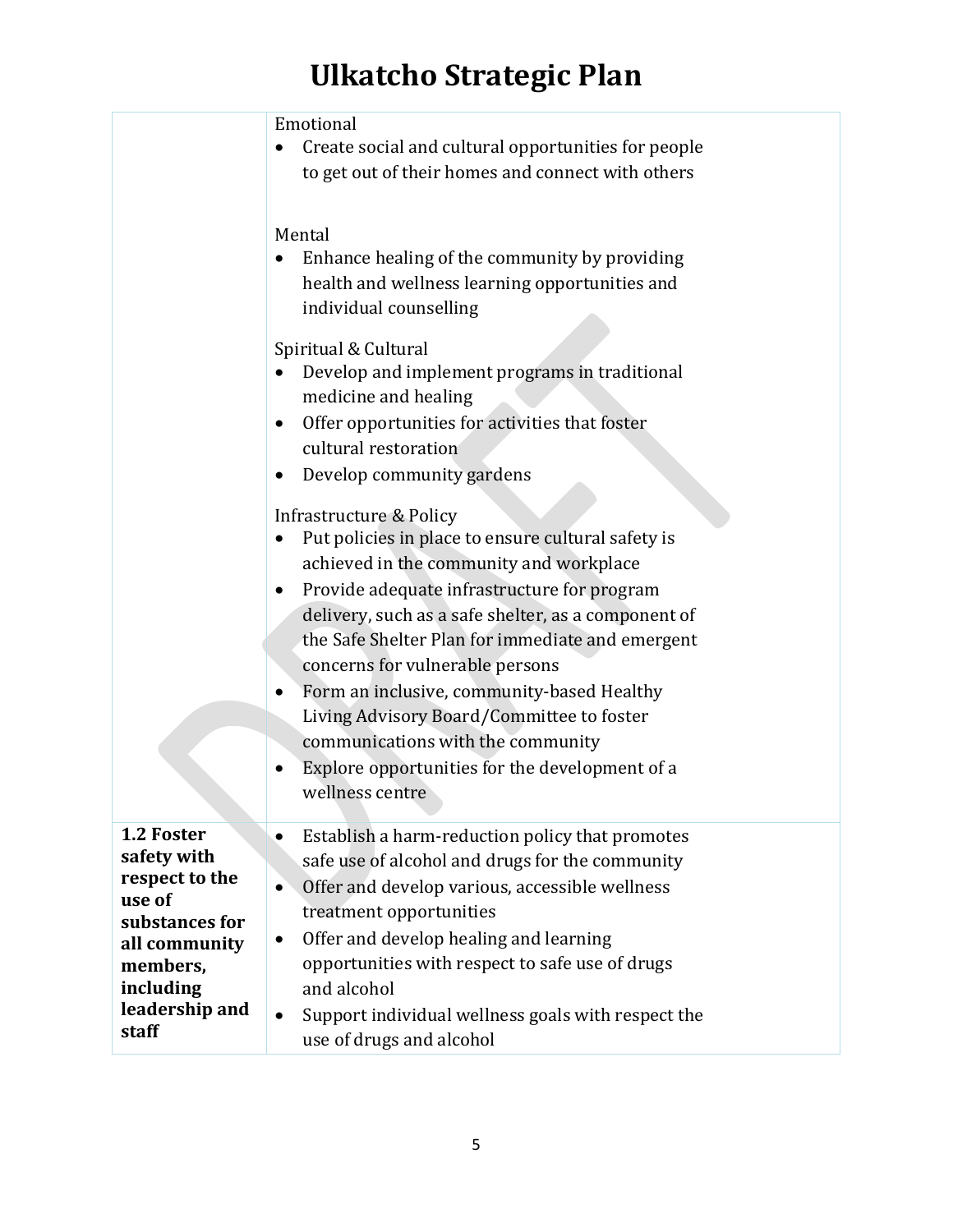| 1.3 Foster<br>connection<br>between youth<br>and Elders | Create opportunities for enhanced interaction<br>$\bullet$<br>between youth and Elders (eg: formation of a<br>Youth Council)<br>Develop more activities for youth to stay engaged<br>$\bullet$<br>within the community<br>Provide youth with strong role models, peer<br>$\bullet$<br>supports, and mentors in the community<br>Develop programs to expose youth and Elders to<br>$\bullet$<br>opportunities on the land and outside the<br>community |
|---------------------------------------------------------|-------------------------------------------------------------------------------------------------------------------------------------------------------------------------------------------------------------------------------------------------------------------------------------------------------------------------------------------------------------------------------------------------------------------------------------------------------|
|---------------------------------------------------------|-------------------------------------------------------------------------------------------------------------------------------------------------------------------------------------------------------------------------------------------------------------------------------------------------------------------------------------------------------------------------------------------------------------------------------------------------------|

#### **2. Ensuring Appropriate Housing**

The Ulkatcho First Nation is committed to providing safe, affordable, quality homes to citizens. For many years, housing has been, and continues to be, one of the biggest concerns that the UFN community faces. Poor housing conditions, overcrowding, vandalism and fire damage have added to the ongoing housing shortage and concern. The purpose of the UFN Housing Program is to create a self-sustaining, independent program that allows the UFN to build, buy, rent, and repair homes according to community needs and polices. Housing for the UFN is an intricate issue due to the legal and financial barriers on reserve.

The current Housing policies need to be reviewed and updated and management must take into account options for long-term sustainable housing that is both fair and equitable for the Band and the individuals. The current rental deficit needs to be addressed through affordable housing opportunities that meet individual's needs and long-term housing goals. UFN will continue to lobby INAC for funding direction and support to bring UFN housing to an acceptable standard and to maintain and develop standards for UFN Band Members living in UFN housing.

| <b>Ensuring Appropriate Housing</b>                                                                                    |                                                                                                                                                                                                                                                                                                                      |
|------------------------------------------------------------------------------------------------------------------------|----------------------------------------------------------------------------------------------------------------------------------------------------------------------------------------------------------------------------------------------------------------------------------------------------------------------|
| Goals                                                                                                                  | <b>Objectives</b>                                                                                                                                                                                                                                                                                                    |
| 2.1 Seek to<br>provide UFN<br>members with<br>affordable<br>housing<br>opportunities<br>in a manner<br>that meets both | Complete repairs identified by the 2016-2017<br>$\bullet$<br>audit of the housing situation that includes home<br>safety inspections to address the home vacancy<br>situation<br>Address abandoned homes and reallocate to<br>owning families<br>Renovate abandoned homes because of rental<br>$\bullet$<br>shortage |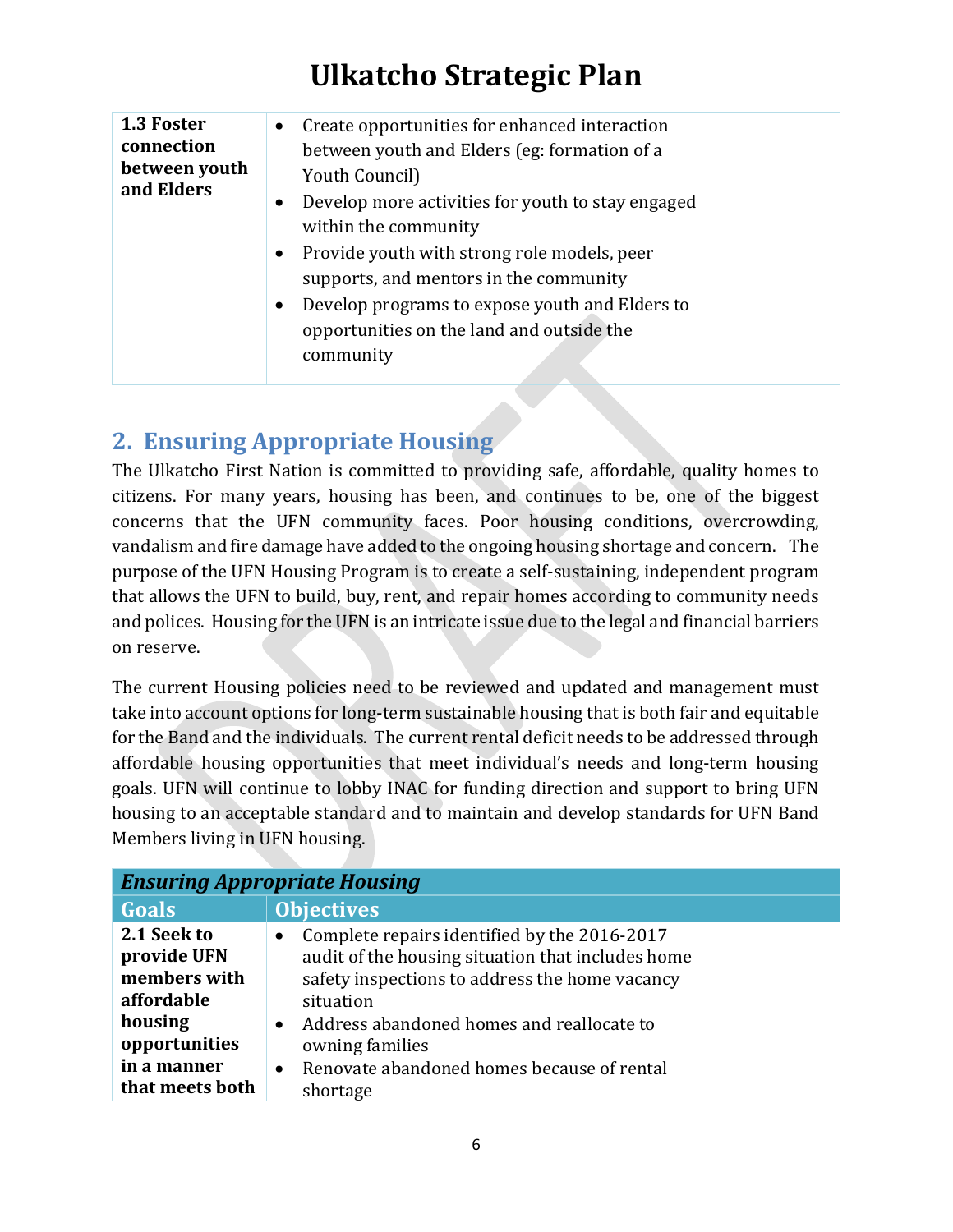| their current<br>needs and the<br>long-term UFN<br>housing goals | Explore the possibility of locating one or two staff<br>$\bullet$<br>rental housing units for staff members from<br>outside the community so that they don't take up<br>housing space required for community members<br>Explore Federal government funding<br>$\bullet$<br>opportunities that may be available for alternative<br>housing, solar power and retrofitting for "green<br>houses"<br>Ensure new houses and renovations of existing<br>$\bullet$<br>houses are completed to code<br>Build and update houses that reduce energy costs,<br>٠<br>withstand the cold climate, and be suited to<br>singles and smaller families<br>Create housing for single parents ('tiny houses')<br>$\bullet$<br>and decrease the number of under populated<br>homes<br>Develop a rental regime for the Nation<br>$\bullet$ |
|------------------------------------------------------------------|-----------------------------------------------------------------------------------------------------------------------------------------------------------------------------------------------------------------------------------------------------------------------------------------------------------------------------------------------------------------------------------------------------------------------------------------------------------------------------------------------------------------------------------------------------------------------------------------------------------------------------------------------------------------------------------------------------------------------------------------------------------------------------------------------------------------------|
| 2.2 Review and                                                   | Revise the policy on traditional home ownership<br>$\bullet$                                                                                                                                                                                                                                                                                                                                                                                                                                                                                                                                                                                                                                                                                                                                                          |
| strengthen                                                       | that enables responsible home ownership                                                                                                                                                                                                                                                                                                                                                                                                                                                                                                                                                                                                                                                                                                                                                                               |
| current                                                          | Introduce a policy to ensure that Community<br>$\bullet$                                                                                                                                                                                                                                                                                                                                                                                                                                                                                                                                                                                                                                                                                                                                                              |
| housing<br>policies                                              | members become more responsible for their own                                                                                                                                                                                                                                                                                                                                                                                                                                                                                                                                                                                                                                                                                                                                                                         |
|                                                                  | homes                                                                                                                                                                                                                                                                                                                                                                                                                                                                                                                                                                                                                                                                                                                                                                                                                 |
|                                                                  | Transfer home ownership to community members                                                                                                                                                                                                                                                                                                                                                                                                                                                                                                                                                                                                                                                                                                                                                                          |
|                                                                  | who have the means to do so                                                                                                                                                                                                                                                                                                                                                                                                                                                                                                                                                                                                                                                                                                                                                                                           |
|                                                                  | Support community members moving into the                                                                                                                                                                                                                                                                                                                                                                                                                                                                                                                                                                                                                                                                                                                                                                             |
|                                                                  | community who want and have the capacity to                                                                                                                                                                                                                                                                                                                                                                                                                                                                                                                                                                                                                                                                                                                                                                           |
|                                                                  | build their own homes in a responsible manner                                                                                                                                                                                                                                                                                                                                                                                                                                                                                                                                                                                                                                                                                                                                                                         |
|                                                                  | Develop a plan to address current and future<br>$\bullet$                                                                                                                                                                                                                                                                                                                                                                                                                                                                                                                                                                                                                                                                                                                                                             |
|                                                                  | housing development needs                                                                                                                                                                                                                                                                                                                                                                                                                                                                                                                                                                                                                                                                                                                                                                                             |
|                                                                  | Encourage optimum use of resources in the                                                                                                                                                                                                                                                                                                                                                                                                                                                                                                                                                                                                                                                                                                                                                                             |
|                                                                  | community (i.e. wood fibre from territory and                                                                                                                                                                                                                                                                                                                                                                                                                                                                                                                                                                                                                                                                                                                                                                         |
|                                                                  | labour from the community)                                                                                                                                                                                                                                                                                                                                                                                                                                                                                                                                                                                                                                                                                                                                                                                            |
|                                                                  | Maintain infrastructure, roads, water and sewer                                                                                                                                                                                                                                                                                                                                                                                                                                                                                                                                                                                                                                                                                                                                                                       |
|                                                                  | systems, fire protection services, electrical power                                                                                                                                                                                                                                                                                                                                                                                                                                                                                                                                                                                                                                                                                                                                                                   |
|                                                                  | supply and distribution systems                                                                                                                                                                                                                                                                                                                                                                                                                                                                                                                                                                                                                                                                                                                                                                                       |
|                                                                  | Develop a housing 'road map' that will provide<br>٠                                                                                                                                                                                                                                                                                                                                                                                                                                                                                                                                                                                                                                                                                                                                                                   |
|                                                                  | alternative housing options for those that are                                                                                                                                                                                                                                                                                                                                                                                                                                                                                                                                                                                                                                                                                                                                                                        |
|                                                                  | evicted from their homes                                                                                                                                                                                                                                                                                                                                                                                                                                                                                                                                                                                                                                                                                                                                                                                              |
|                                                                  | Explore a policy that links bank financing to home<br>ownership and responsibility                                                                                                                                                                                                                                                                                                                                                                                                                                                                                                                                                                                                                                                                                                                                    |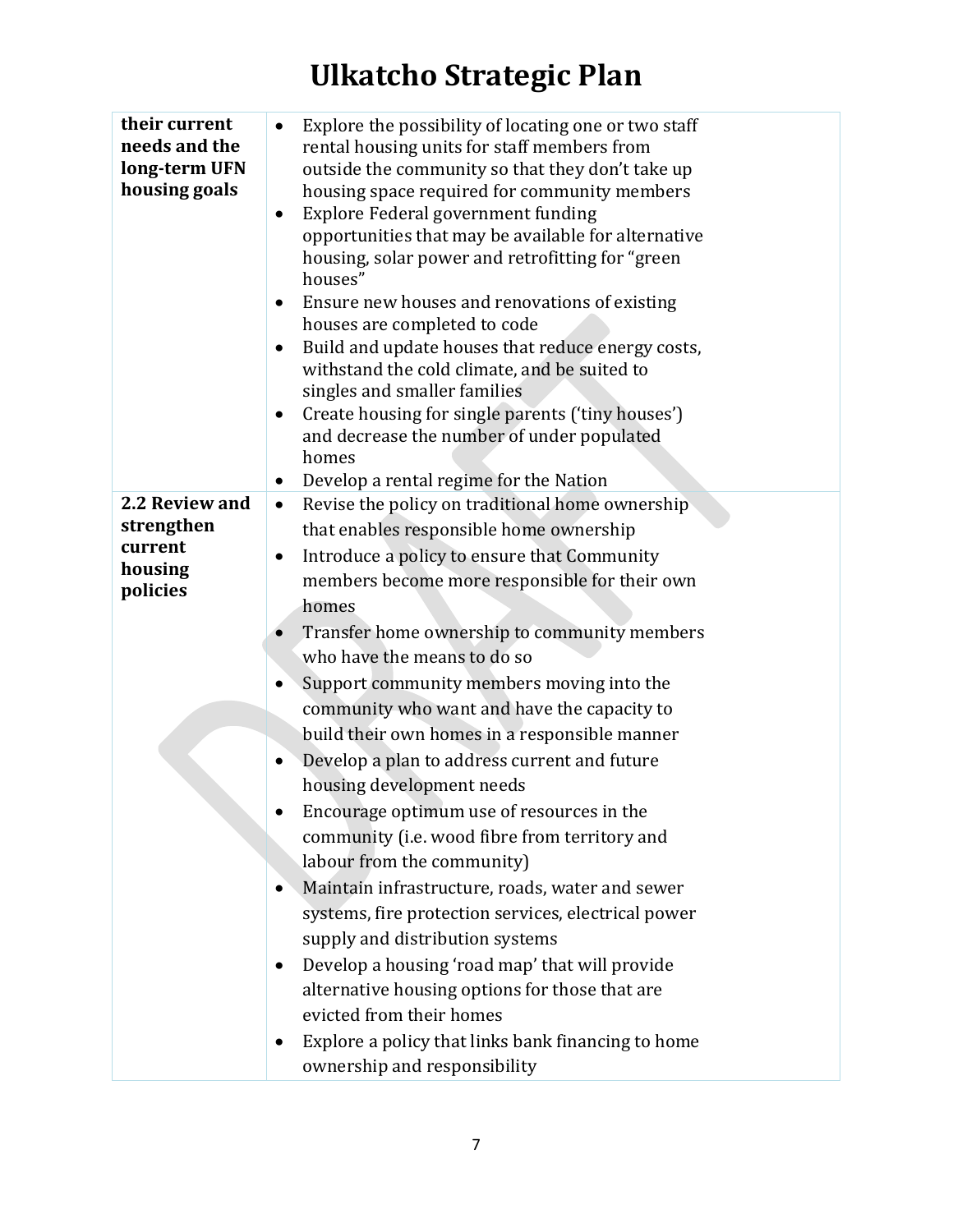|                                                                                                                               | <b>Educate Community members on home</b><br>ownership and develop practices and procedures<br>for responsible home ownership, including houses<br>down river<br>Encourage community members to create a Will<br>$\bullet$<br>which includes property transfer                                                 |
|-------------------------------------------------------------------------------------------------------------------------------|---------------------------------------------------------------------------------------------------------------------------------------------------------------------------------------------------------------------------------------------------------------------------------------------------------------|
| 2.3 Reduce the<br>rental deficit                                                                                              | Educate Community members on and obtain their<br>$\bullet$<br>'buy-in' on the need to pay rent and pay for<br>housing expenses and maintenance<br>Implement the rental regime<br>$\bullet$<br>Learn how other First Nations created success in<br>$\bullet$<br>their housing strategies                       |
| 2.4 Provide<br>adequate staff<br>housing                                                                                      | Explore the possibility of developing the<br>$\bullet$<br>residential sub-division at the mill site<br>Explore rental options with homes off reserve and<br>$\bullet$<br>down-river                                                                                                                           |
| 2.5 Establish<br>homes for<br>families in<br>remote<br><b>Ulkatcho Lands</b><br>and upgrade IR<br>#1 for the<br><b>Nation</b> | <b>Explore funding opportunities</b><br>$\bullet$<br>Develop a comprehensive report on historical<br>$\bullet$<br>ownership of down river homes<br>Establish rights and title to areas<br>$\bullet$<br>Put roads in to access remote IR's<br>$\bullet$                                                        |
| 2.6 Update and<br>maintain<br>infrastructure                                                                                  | Explore options for band-owned gravel pit<br>$\bullet$<br>Mend and maintain dirt roads<br>$\bullet$<br>Fix and update water and sewer infrastructure<br>$\bullet$<br>Address homes that are on septic systems<br>$\bullet$<br>Address and re-dig ditching systems<br>Fix overgrowth situation at primary pond |

#### **3. Recognizing and protecting traditional lands, rights, languages, and culture**

*Quote from Survey "Our Elders are our encyclopaedias, and our children are our future – I think we forget that sometimes".* 

UFN places high value on preserving and protecting its traditional territory as well as languages and cultural values. Fostering the links between the ancestral lands, traditional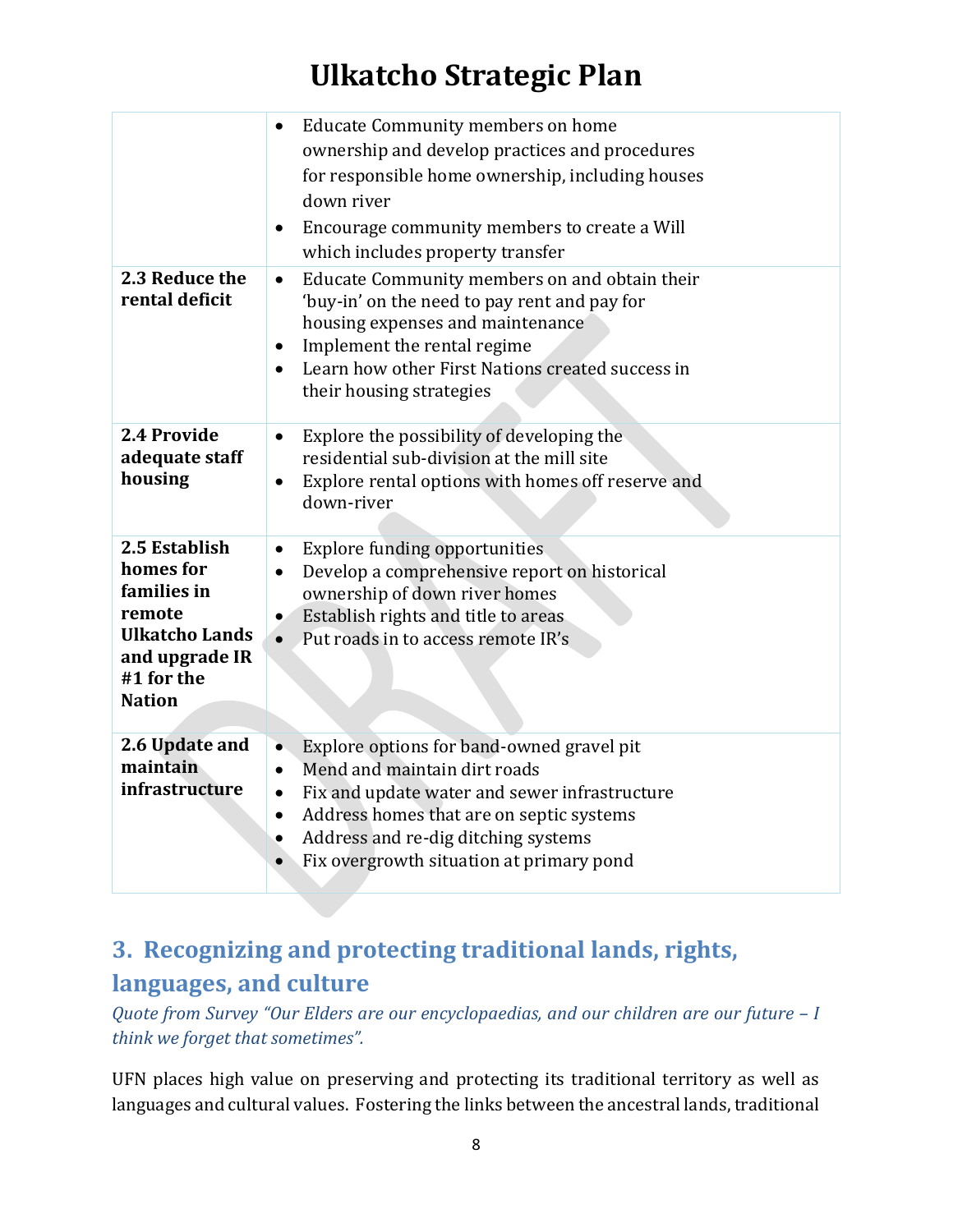ecological knowledge and preserving customs and languages (both Tsilhqot'in and Dakelh) is crucial to maintaining a healthy and vibrant community. To achieve a sustainable way for the future, with strong connections to the past, UFN will require innovative planning, creative problem-solving, and new ways of working together at the community level.

Living off the land, having the freedom to express cultural beliefs, practices, and ceremonies are fundamental to maintaining UFN identity and growing pride for the Nation. Great hardship and adversity in the past, such as the Residential School System, has made it sometimes difficult to maintain traditions or has created gaps in the knowledge sharing and passing of stories and customs from generation to generation. UFN will work towards regaining what is being threatened within the community by preserving what is important and passing lessons down to youth, while preparing for the future while learning from teachings from the past.

| culture                                                  | пссодный ана ргоссонд оганоонаганал гунолтиндиусэ) ана                                                                                                                                                                                                                                                                                                                                                                                                                                                                                                                                                                                                                                                                                                                                                                                                                                                                                                                                                                                                                   |
|----------------------------------------------------------|--------------------------------------------------------------------------------------------------------------------------------------------------------------------------------------------------------------------------------------------------------------------------------------------------------------------------------------------------------------------------------------------------------------------------------------------------------------------------------------------------------------------------------------------------------------------------------------------------------------------------------------------------------------------------------------------------------------------------------------------------------------------------------------------------------------------------------------------------------------------------------------------------------------------------------------------------------------------------------------------------------------------------------------------------------------------------|
| <b>Goals</b>                                             | <b>Objectives</b>                                                                                                                                                                                                                                                                                                                                                                                                                                                                                                                                                                                                                                                                                                                                                                                                                                                                                                                                                                                                                                                        |
| 3.1 Preserve<br>culture,<br>languages, and<br>traditions | Implement Specific Claims terms of reference with<br>a Land Authority and Cultural Director<br>Collect and document traditional ecological and<br>$\bullet$<br>historical knowledge<br>Improve communication and understanding with<br>$\bullet$<br>Community members, Elders, and governments<br>with respect to traditional land use, laws, and<br>customs<br>Continue to work to find ways to archive and pass<br>on the traditional knowledge, wisdom, and stories<br>of Elders<br>Build a pit house and a long house on the<br><b>Traditional UFN Territory</b><br>Re-establish cultural buildings and gathering<br>$\bullet$<br>locations for cultural use at Stuie and other<br>common-use areas<br>Source additional funding for cultural programs<br>$\bullet$<br>including the rebuilding of traditional gathering<br>areas and down river homes<br>Build cabins in the traditional territory for<br>$\bullet$<br>community members to camp and practice<br>traditional use prioritizing Blackwater, Frank Sill,<br>Salmon River, Mountain Meadow, Irene Lake, |

| Recognizing and protecting traditional lands, rights, languages, and |  |  |
|----------------------------------------------------------------------|--|--|
| culture                                                              |  |  |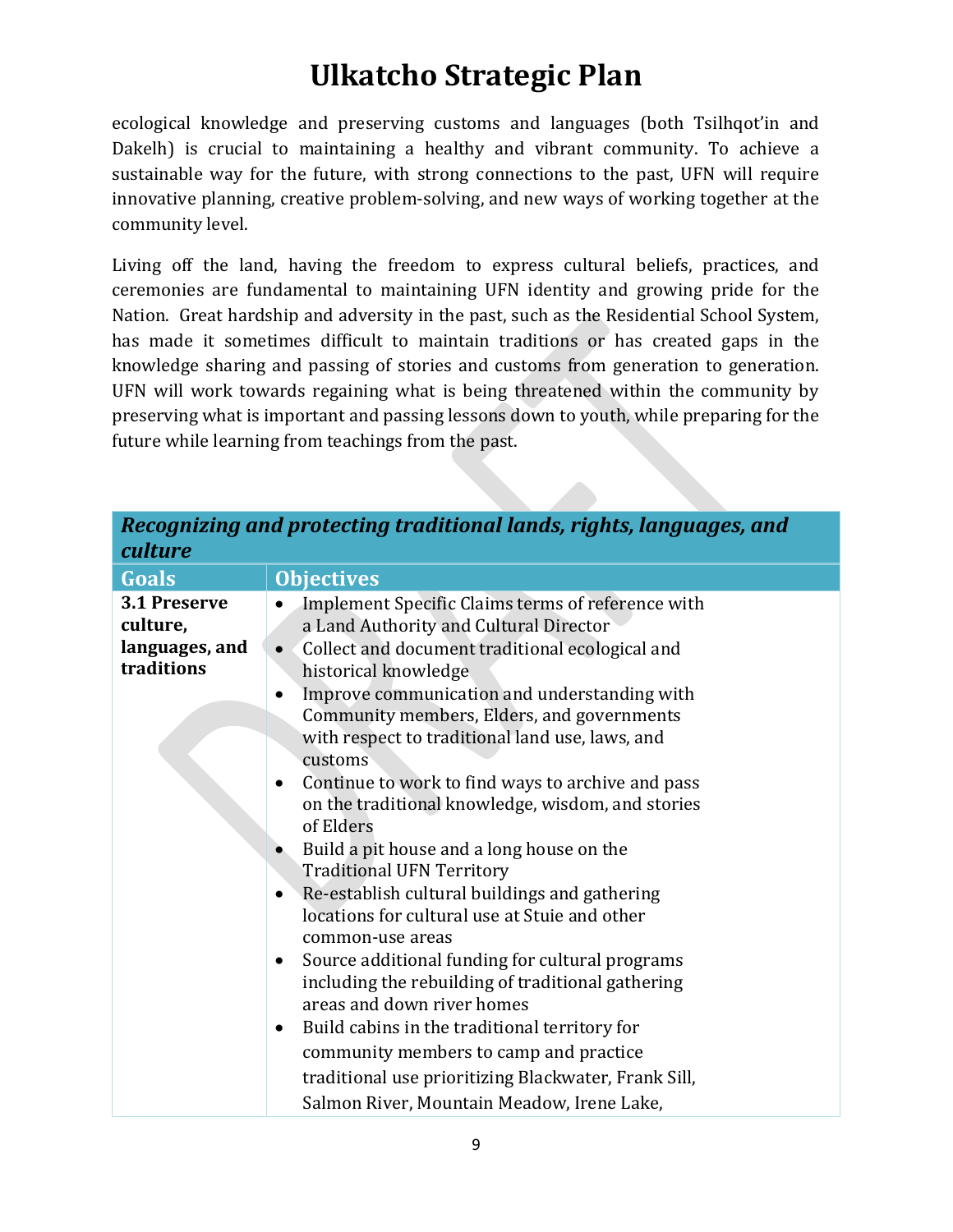|                                                           | Mack Squinas, Dester Family, Tanya Lake, Bluff<br>Lake, Gene Lake, Towdystan<br>Document traditional songs and drumming,<br>history funeral preparation, and ceremonies on<br>rights of passage<br>Create a community calendar so people know<br>when different events and workshops are taking<br>place within the community<br>Fix the road to North Ulkatcho to ensure year-<br>round access<br>Create signage throughout the territory that is in<br>$\bullet$<br>Dakelh and Tsilhqot'in.<br>Mark gravesites in Traditional languages<br>$\bullet$<br>throughout UFN's Traditional Territory<br>Develop a strategy for addressing issues with<br>$\bullet$<br>respect to Residential schools for both immediate<br>and long-term recovery<br>Develop and staff a cultural and heritage<br>department |
|-----------------------------------------------------------|----------------------------------------------------------------------------------------------------------------------------------------------------------------------------------------------------------------------------------------------------------------------------------------------------------------------------------------------------------------------------------------------------------------------------------------------------------------------------------------------------------------------------------------------------------------------------------------------------------------------------------------------------------------------------------------------------------------------------------------------------------------------------------------------------------|
| 3.2 Redefine<br>sovereignty<br>and self-<br>determination | As a distinct and independent Nation made up of<br>$\bullet$<br>Tsilhqot'in, Dakelh, and Nuxalk peoples, explore<br>and document UFN's right to self-determination<br>Put in place a policy that states that free, prior and<br>$\bullet$<br>informed consent is required before any proposed<br>development or decisions are made which may<br>impact UFN's inherent rights over UFN traditional<br>territory<br>Establish a cultural and heritage department<br>Redefine sovereignty and self-determination<br>through government-to-government agreements<br>with MIRR<br>Determine ownership of assets and property<br>acquired through SDNA                                                                                                                                                         |
| 3.3 Enhance<br>wildlife<br>management<br>practices        | Ensuring the permitting and management of the<br>$\bullet$<br>Blackwater Project adheres to the environmental<br>assessment agreement and implementing the                                                                                                                                                                                                                                                                                                                                                                                                                                                                                                                                                                                                                                               |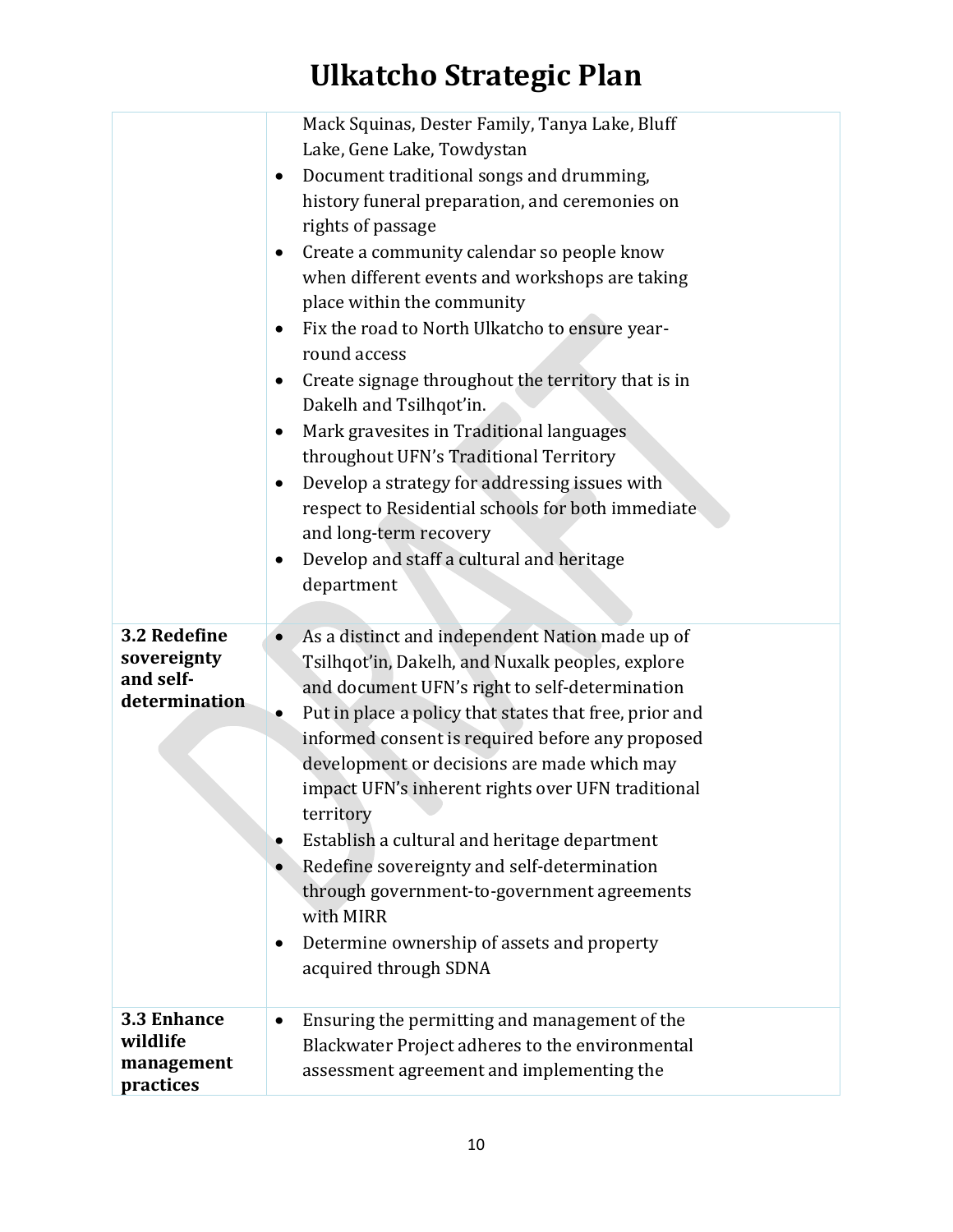|                                                            | management strategies resulting from the<br>permitting process<br>Continue to participate in the BC Caribou<br>Recovery Table as a co-chair to collaboratively<br>develop 3 recovery scenarios that will help<br>develop management strategies<br>Develop an MOU with the Federal and Provincial<br>$\bullet$<br>governments to mitigate the impact on Caribou of<br>the mine and previous development in the<br>Northern part of the Territory<br>Continue to participate in the Forest Landscape<br>$\bullet$<br>Pilot to collaboratively develop a new<br>management model at the landscape level<br>including the interests of Keyah holders                                                                                                                                                                                                                                                                                                           |
|------------------------------------------------------------|------------------------------------------------------------------------------------------------------------------------------------------------------------------------------------------------------------------------------------------------------------------------------------------------------------------------------------------------------------------------------------------------------------------------------------------------------------------------------------------------------------------------------------------------------------------------------------------------------------------------------------------------------------------------------------------------------------------------------------------------------------------------------------------------------------------------------------------------------------------------------------------------------------------------------------------------------------|
| 3.4 Protect and<br>maintain land<br>and water<br>resources | Create a Lands Management Office that pursues<br>$\bullet$<br>and manages natural resource contracts, the<br>Guardian Program, restoration projects, trail<br>clearing, etc.<br>Create a policy to protect Anaheim Peak<br><b>Provincial Park</b><br>Work with Tweedsmuir and Itcha Ilgatcho Parks<br>to redo management plans<br>Develop a water management strategy<br>Ensure that the Ulkatcho Total Resource Plan<br>developed for the Territory is followed by<br>licensees and implemented by Ulkatcho's Referral<br>Department<br>Continue climate change research on the impact of<br><b>Traditional foods</b><br>Negotiate strategic engagements with Federal and<br>Provincial agencies on natural resources<br>management<br>Acquire First Nations land-based tenures that can<br>address multiple values such as pine mushrooms,<br>moose, etc.<br>Explore tenures and protection measures for the<br>strip of pine mushrooms in the Territory |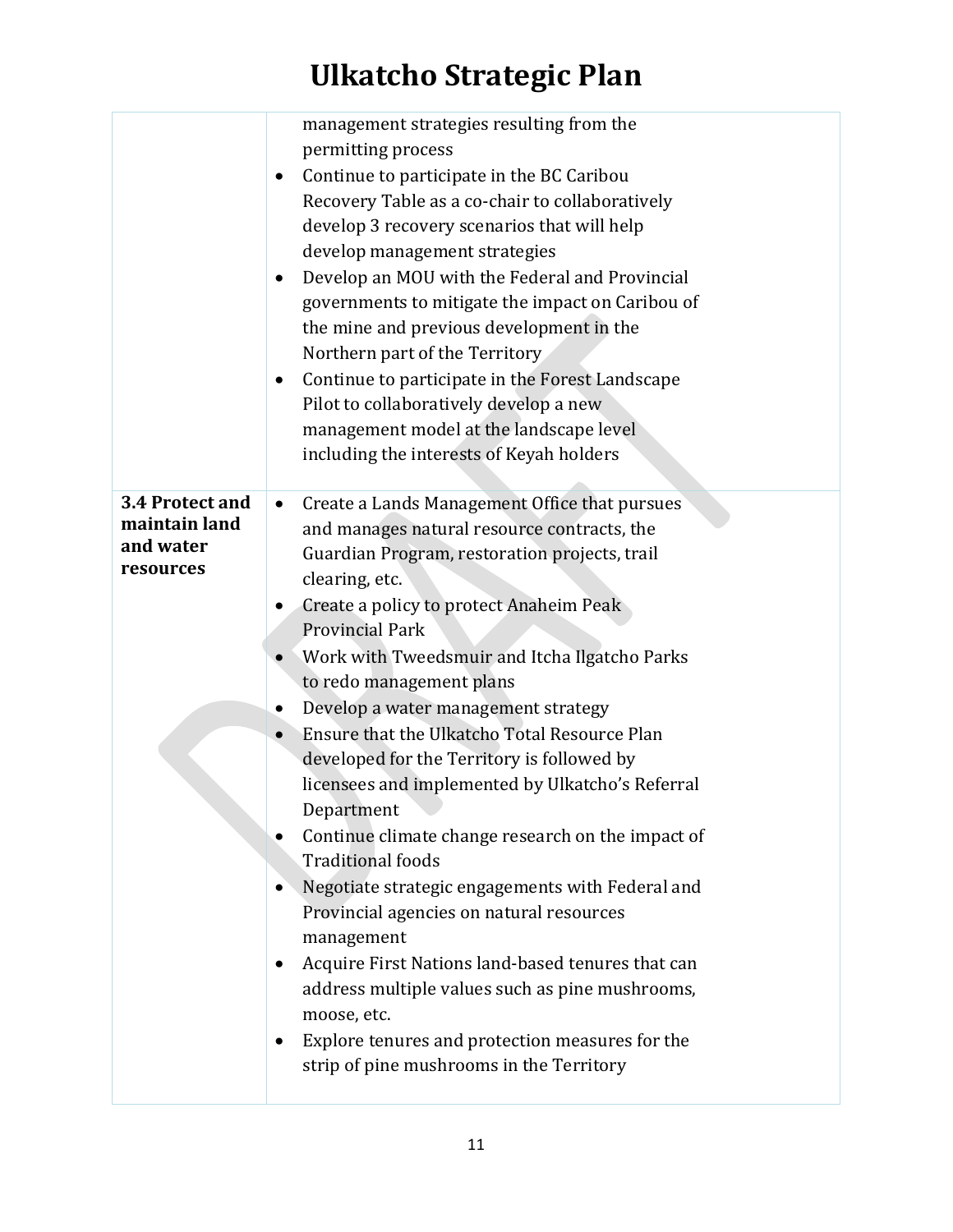#### **4. Enhancing Education and Providing Educational Opportunities**

Education within the Ulkatcho First Nation ensures members are able to gain access to quality education in academic, traditional culture and language teachings as well as education and training to support and reduce barriers to meaningful employment. By providing fair and equal access to education, training and traditional teachings, the UFN members can obtain the qualifications and skills needed to pursue their own careers, pursue post-secondary education, contribute to the success of UFN self-governance, and become economically self-sufficient.

| <b>Enhancing Education and Providing Educational Opportunities</b>             |                                                                                                                                                                                                                                                                                                                                                                                                                                                                                        |
|--------------------------------------------------------------------------------|----------------------------------------------------------------------------------------------------------------------------------------------------------------------------------------------------------------------------------------------------------------------------------------------------------------------------------------------------------------------------------------------------------------------------------------------------------------------------------------|
| <b>Goals</b>                                                                   | <b>Objectives</b>                                                                                                                                                                                                                                                                                                                                                                                                                                                                      |
| 4.1 Identify and<br>facilitate fair<br>and equal<br>education<br>opportunities | Ensure that all UFN members applying for post<br>$\bullet$<br>secondary education and training will be<br>approved<br>Ensure that all UFN students from K-12 are<br>$\bullet$<br>provided the resources to be successful in their<br>education endeavours<br>Ensure that pre-school children are given the<br>opportunity to attend day care and head start<br>programs                                                                                                                |
| 4.2 Establish an<br><b>Adult-Based</b><br><b>Education</b><br>Program          | Re-build the Jimmy Stillas Learning and Skills<br>$\bullet$<br><b>Training Centre</b><br>Provide incentives for Community members to<br>"upgrade" and obtain high school equivalency<br>Provide opportunities for UFN members to obtain<br>employment through certification programs<br>Encourage residents to take advantage of life skills<br>and any type of healing program<br>Provide diverse learning opportunities such as<br>$\bullet$<br>online, in-person, on the land, etc. |
| <b>4.3 Preserve</b><br>languages and<br>cultures                               | Offer more language and traditional teaching<br>$\bullet$<br>classes in community and in the schools<br>Offer night classes and workshops                                                                                                                                                                                                                                                                                                                                              |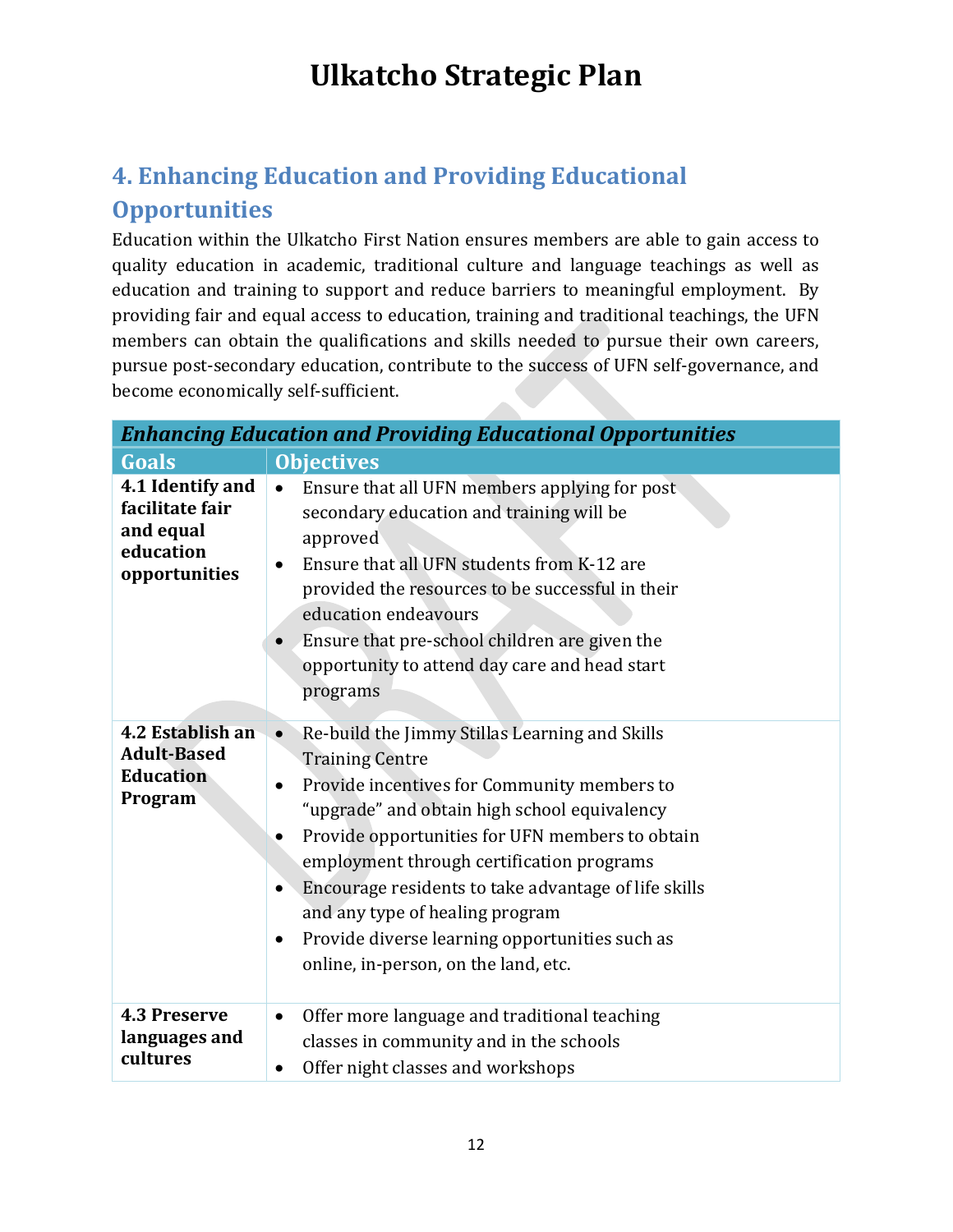|                                                                             | Provide incentives for people to attend language<br>classes<br>Provide honorariums to Elders to teach traditional<br>languages, culture and customs<br>Fund training for language teachers<br>Offer field trips to other Dakelh Nations to connect<br>people throughout the territory and share<br>traditional knowledge and skills<br>Create a Language and Culture Committee and<br>ensure Elder involvement through songs, dance<br>and stories<br>Encourage families to practice activities in their<br>٠<br>traditional use areas<br>Develop cultural resources in Traditional<br>languages that can be used in teaching                                                 |
|-----------------------------------------------------------------------------|-------------------------------------------------------------------------------------------------------------------------------------------------------------------------------------------------------------------------------------------------------------------------------------------------------------------------------------------------------------------------------------------------------------------------------------------------------------------------------------------------------------------------------------------------------------------------------------------------------------------------------------------------------------------------------|
| 4.4 Create<br>training<br>opportunities<br>to address<br>community<br>needs | Offer training in forestry, firefighting, natural<br>resources, construction, mining, skills<br>development, trades, etc.<br>Implement life-skills training on an ongoing basis<br>Encourage and help all UFN members to seek and<br>apply for scholarships and bursaries to get equal<br>access to educational opportunities including<br>opportunities for colleges and universities<br>Organize hands-on training for people to learn<br>about horses, camping, fishing, hunting,<br>traditional medicine, meat-cutting and meat-<br>drying techniques as well as food security and<br>supply<br>Continue developing partnerships with various<br>educational institutions |
| <b>4.5 Enhance</b><br>leadership<br>skills and<br>qualifications            | Provide opportunities for current and prospective<br>Band members to obtain relevant cultural and<br>academic education qualifications to run for<br>leadership                                                                                                                                                                                                                                                                                                                                                                                                                                                                                                               |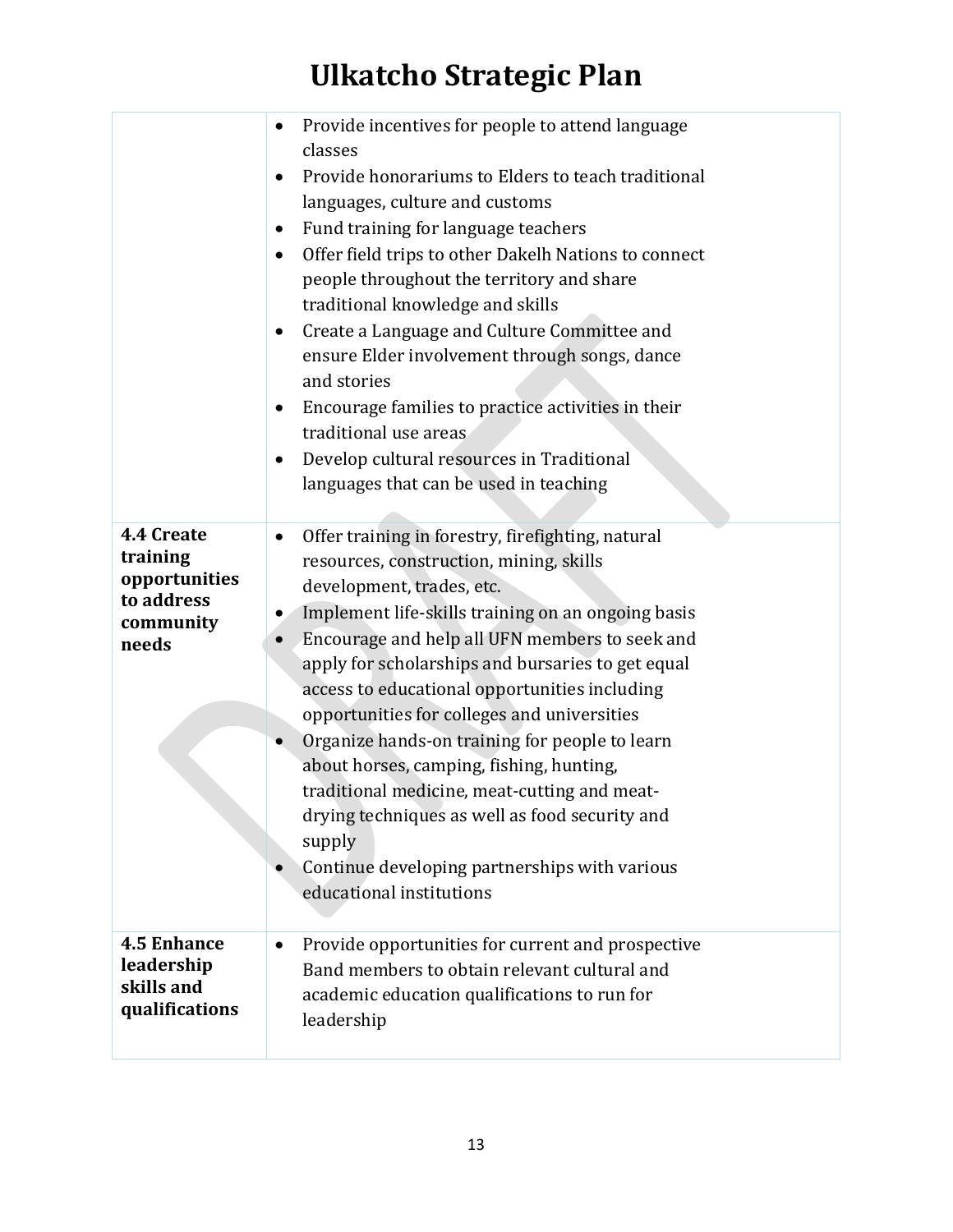#### **5. Achieving Economic Prosperity**

*Quote from Survey: "People are taking our logs and wrecking our land and we need the jobs. More communication with forestry, mining, silviculture is needed."* 

UFN's dependence on natural resources presents both challenges and opportunities in maintaining and developing a sustainable economy. The traditional economy based on fishing, hunting, gathering and trapping that UFN wants to preserve is key for maintaining a healthy and balanced life, but needs to be bolstered with meaningful employment opportunities that would result from resource development such as forestry, agriculture, pine mushrooms, etc..

Bridging between living off the land and using the land for economic development for the future is challenging to find a reasonable balance that is good for both the land and the people. UFN will have significant investment opportunity from the New Gold Project. Proper investment and managing the capital for the UFN must be done effectively and responsively to ensure wealth is optimized and leveraged, while reducing risk and recognizing potential pitfalls in the economy, markets, or other risk factors.

As the UFN people are the stewards of their lands and territories and must sustain their traditional territory for the benefit of present and future generations, the Chief and Council have the fiduciary responsibility to ensure the proper and sound investment of monies from all current and prospective undertakings such as the New Gold project. One way of doing this is by establishing trust funds and endowments. The purpose of establishing trust funds and endowments is to form a legacy to benefit the citizens and ensure a minimum legacy balance is protected and preserved for future economic sustainability.

The Social Development Department at UFN has the responsibility for administering Social Assistance to Band members who are unemployed or under employed. Social Assistance is offered to provide financial support to some UFN members, however, in some cases, such assistance has created dependencies and other social concerns for some. Chief and Council will ensure that Federal and Provincial governments will continue to meet their respective fiduciary responsibilities but will also work toward fostering a healthy workforce who can take steps toward supporting themselves financially and gradually moving away from Social Assistance. Chief and Council also as well as put in place the required ingredients within the community toward generating meaningful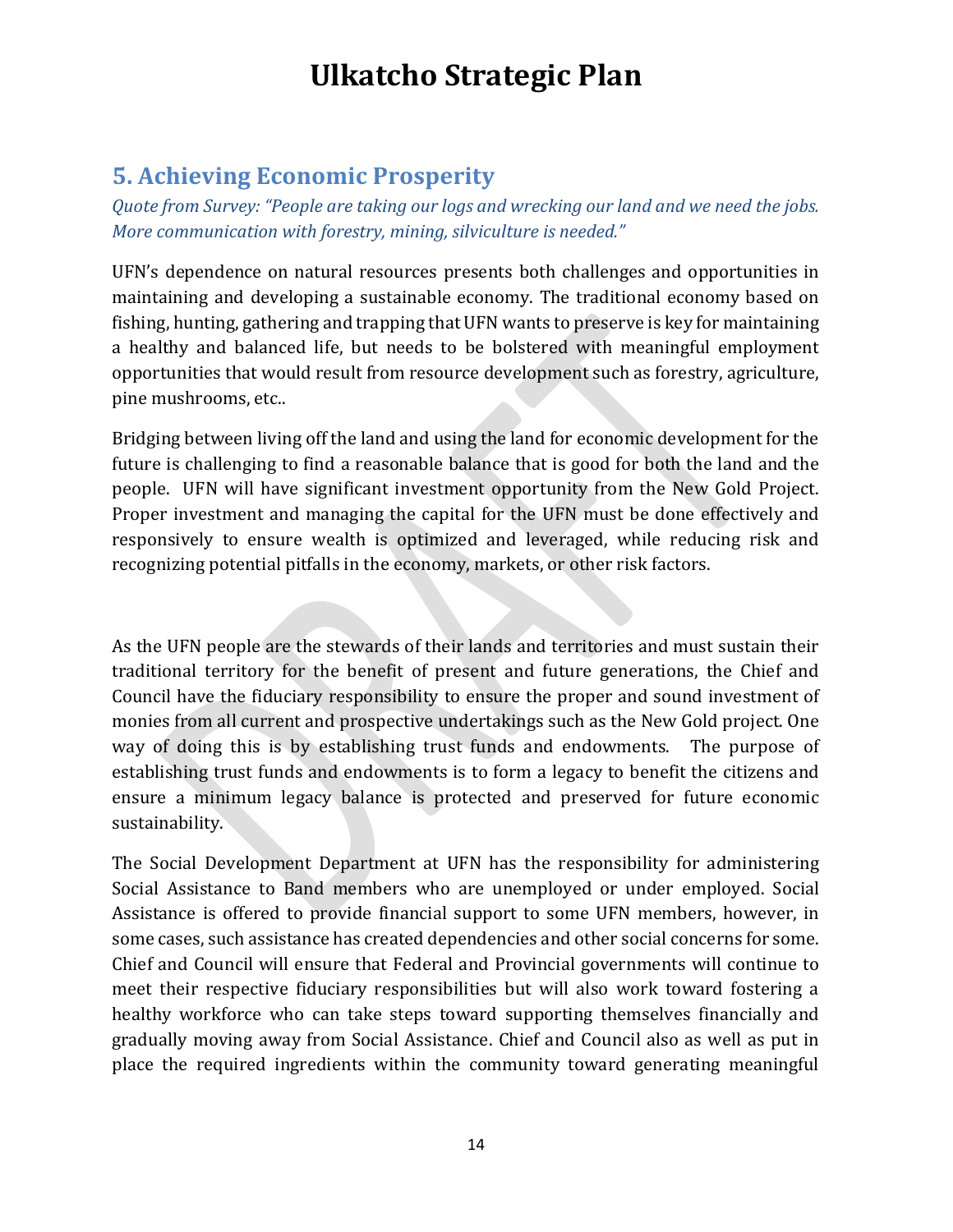employment opportunities for citizens who are not already working, to join the workforce.

| <b>Achieving Economic Prosperity</b>                                                                                       |                                                                                                                                                                                                                                                                                                                                                                                                                                                                                                                                                                                                                                                                                                            |  |
|----------------------------------------------------------------------------------------------------------------------------|------------------------------------------------------------------------------------------------------------------------------------------------------------------------------------------------------------------------------------------------------------------------------------------------------------------------------------------------------------------------------------------------------------------------------------------------------------------------------------------------------------------------------------------------------------------------------------------------------------------------------------------------------------------------------------------------------------|--|
| <b>Goals</b>                                                                                                               | <b>Objectives</b>                                                                                                                                                                                                                                                                                                                                                                                                                                                                                                                                                                                                                                                                                          |  |
| 5.1 Identify and<br>generate<br>economic<br>opportunities<br>for the<br>community and<br>its members                       | Create a sustainable fund development strategy<br>$\bullet$<br>Establish a trust fund as an endowment for the<br>$\bullet$<br>community<br>Create a Heritage Fund to enable the provision of<br>$\bullet$<br>funds to future economic growth<br>Create meaningful employment opportunities for<br>all community members in natural resources<br>management<br>Develop an economic development framework<br>٠<br>and related policies and procedures for existing<br>and future opportunities<br>Obtain approval for the fiscal and governance<br>$\bullet$<br>agreement for UFN Chief and Council and<br>economic development entities<br>Explore viability and acceptability of cannabis<br>opportunities |  |
| 5.2 Develop<br>forestry,<br>agriculture,<br>pine<br>mushrooms,<br>and small<br>businesses for<br>food security<br>purposes | Develop and maintain a 5-year timber harvesting<br>plan for the Territory<br>Help people restore their ranches to working<br>$\bullet$<br>order<br>Put policies in place to protect pine mushroom<br>habitat from logging<br>Put policies in place for the harvesting of<br>$\bullet$<br>mushrooms and other traditional foods and<br>medicines                                                                                                                                                                                                                                                                                                                                                            |  |
| 5.3 Establish<br>housing<br>facilities for<br>professionals<br>as an economic<br>opportunity                               | Develop a strategy for the establishment of<br>$\bullet$<br>housing facilities<br>Identify the housing requirements of prospective<br>$\bullet$<br>professionals<br>Implement an action plan to enable adequate<br>$\bullet$<br>housing facilities                                                                                                                                                                                                                                                                                                                                                                                                                                                         |  |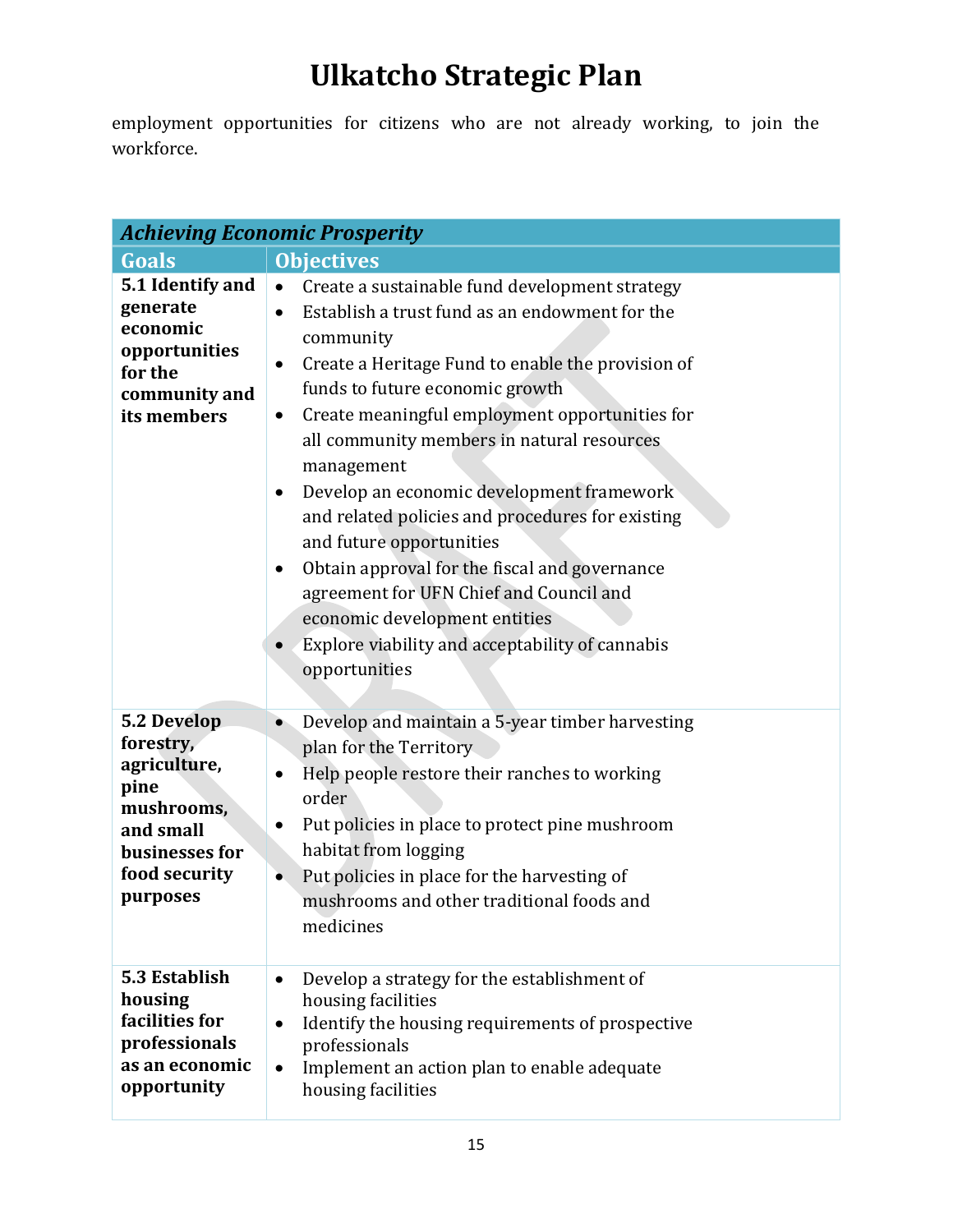| <b>5.4 Transition</b><br>Generate opportunities to transition people off<br>$\bullet$<br>people off<br>social assistance into the full-time or part-time<br>social<br>workforce<br>assistance<br>Promote advantages and benefits of transitioning<br>$\bullet$<br>off social assistance to join the work force<br>Explore options (e.g. incentives) to encourage<br>$\bullet$<br>members on social assistance to take training or<br>provide voluntary community service hours<br>Explore and identify barriers to obtaining training<br>$\bullet$<br>or maintaining employment<br>Explore part-time work as a solution and<br>$\bullet$<br>transition for unemployed members who have<br>difficulty securing jobs<br>Explore actions to help create a healthy workforce<br>$\bullet$<br>Conduct seminars on personal financial<br>$\bullet$<br>management practices<br>Provide training opportunities<br>$\bullet$<br>5.5 Diversify<br>Develop business plan for a solar farm to supply<br>$\bullet$<br>out of the forest<br>off-grid power to BC Hydro<br>sector in a<br>Continue to pursue domestic/value-added<br>$\bullet$<br>sustainable<br>economic market opportunities for the pine<br>mushroom<br>way<br>Develop a carbon credit program to improve<br>$\bullet$<br>resource management and reconcile Aboriginal<br>rights<br><b>Implement the Blackwater Participation</b><br>$\bullet$<br>Agreement through the development of 10+ sole-<br>source businesses<br>Explore viability of agricultural businesses and<br>$\bullet$<br>non-timber forest products<br>Investigate ways to utilize waste resulting from<br>$\bullet$<br>Mountain Pine Beetle damage |  |
|--------------------------------------------------------------------------------------------------------------------------------------------------------------------------------------------------------------------------------------------------------------------------------------------------------------------------------------------------------------------------------------------------------------------------------------------------------------------------------------------------------------------------------------------------------------------------------------------------------------------------------------------------------------------------------------------------------------------------------------------------------------------------------------------------------------------------------------------------------------------------------------------------------------------------------------------------------------------------------------------------------------------------------------------------------------------------------------------------------------------------------------------------------------------------------------------------------------------------------------------------------------------------------------------------------------------------------------------------------------------------------------------------------------------------------------------------------------------------------------------------------------------------------------------------------------------------------------------------------------------------------------------------------------------------|--|
|                                                                                                                                                                                                                                                                                                                                                                                                                                                                                                                                                                                                                                                                                                                                                                                                                                                                                                                                                                                                                                                                                                                                                                                                                                                                                                                                                                                                                                                                                                                                                                                                                                                                          |  |
|                                                                                                                                                                                                                                                                                                                                                                                                                                                                                                                                                                                                                                                                                                                                                                                                                                                                                                                                                                                                                                                                                                                                                                                                                                                                                                                                                                                                                                                                                                                                                                                                                                                                          |  |

#### **6. Increasing Organisational Strength and Reliance**

The Chief and Council strive to ensure that the UFN is a healthy, sound, fiscally responsible organisation with a strong management team. Chief and Council are committed to building the UFN's profile and reputation for being a sovereign and financially free community. The objectives and strategies for building organisational strength and resilience create the foundation for all other Strategic Priorities.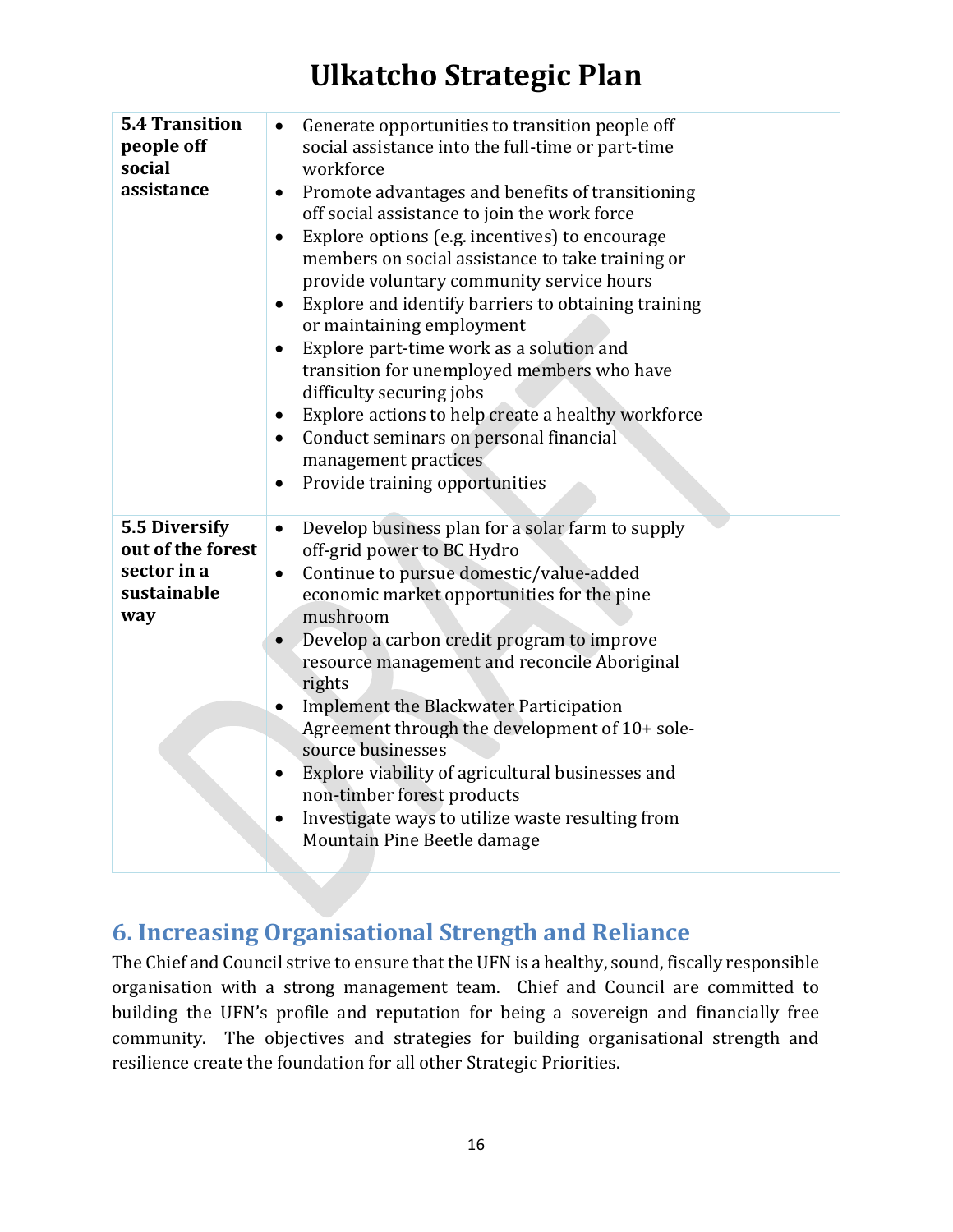| <b>Increasing Organisational Strength and Reliance</b>                                                                           |                                                                                                                                                                                                                                                                                                                                                                                                                                              |  |
|----------------------------------------------------------------------------------------------------------------------------------|----------------------------------------------------------------------------------------------------------------------------------------------------------------------------------------------------------------------------------------------------------------------------------------------------------------------------------------------------------------------------------------------------------------------------------------------|--|
| <b>Goals</b>                                                                                                                     | <b>Objectives</b>                                                                                                                                                                                                                                                                                                                                                                                                                            |  |
| 6.1 Ensure a<br>strong and<br>accountable<br>leadership                                                                          | Implement an effective recall system to ensure<br>accountable leadership<br>Put in place a strong orientation process for all<br>$\bullet$<br>community leaders (eg: Chief and Council,<br>Elders Executive Council, Corporate Board of<br>Directors, etc.)<br>Put in place training opportunities for<br>$\bullet$<br>leadership within the Nation<br>Develop and come to consensus on a central<br>$\bullet$<br>organizational chart       |  |
| 6.2 Ensure strong<br>management<br>direction and<br>sound policies<br>that transfer from<br>one<br>administration to<br>the next | Develop effective policy and procedures<br>$\bullet$<br>Review and update by-laws to ensure they are<br>$\bullet$<br>relevant to community needs<br>Conduct more surveys and workshops to bring<br>$\bullet$<br>people together and have them engaged in<br>community affairs<br>Encourage collaboration between departments<br>$\bullet$<br>Update HR policies to ensure compliance with<br>$\bullet$<br>federal and provincial regulations |  |
| 6.3 Establish clear<br>and effective<br>communications<br>and teamwork                                                           | Enhance communications with Council and<br>$\bullet$<br>community members including the use of<br>technology<br>Develop staff work plans and timesheets that<br>$\bullet$<br>are effectively linked to budgets<br>Encourage inter-departmental communication<br>$\bullet$<br>and collaboration                                                                                                                                               |  |
| <b>6.4 Engage Elders</b><br>and youth in<br>governance                                                                           | Set up a Youth Council<br>$\bullet$<br>Provide training for youth and Elders on their<br>roles and responsibilities                                                                                                                                                                                                                                                                                                                          |  |
| <b>6.5 Collaborate</b><br>with Federal,<br>Provincial, and<br>local<br>governments, and<br>other First<br><b>Nations</b>         | Negotiate mutually beneficial agreements<br>Negotiate stable funding agreements<br>Nurture relationships to achieve the ultimate<br>٠<br>goal of becoming politically and financially<br>independent<br>Chief and Council to develop relationship-<br>٠<br>building with neighbouring First Nations and<br>other governments to continually restore and                                                                                      |  |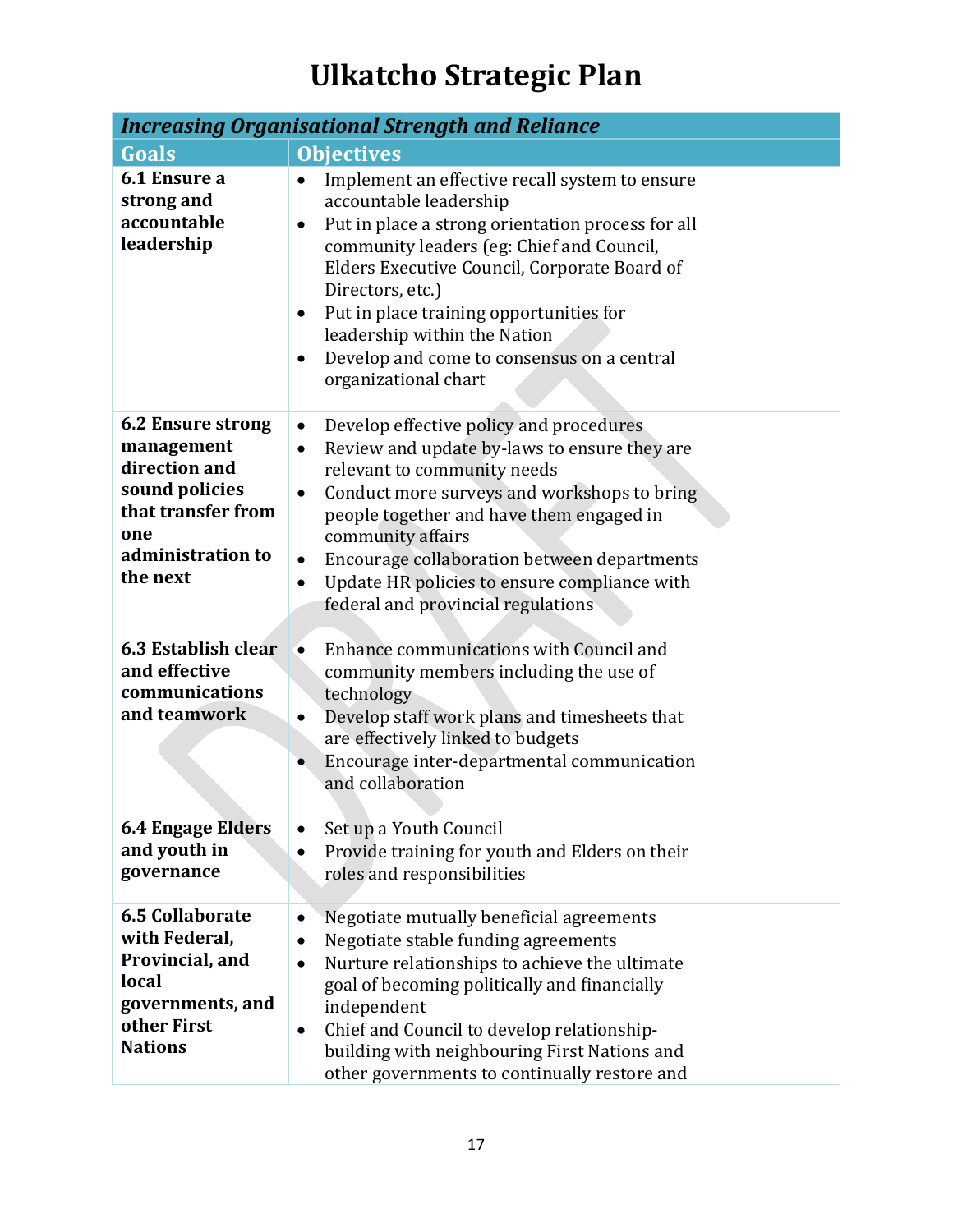|                                                                                 | obtain greater authority over traditional lands,<br>resources, and service areas<br>Establish effective government to government<br>relationships with all orders of government                                                                                                                                                                                                                                                                                                                                                                                                                                                                                                                                                                                                                                                                                                                                                                                                                                                                        |
|---------------------------------------------------------------------------------|--------------------------------------------------------------------------------------------------------------------------------------------------------------------------------------------------------------------------------------------------------------------------------------------------------------------------------------------------------------------------------------------------------------------------------------------------------------------------------------------------------------------------------------------------------------------------------------------------------------------------------------------------------------------------------------------------------------------------------------------------------------------------------------------------------------------------------------------------------------------------------------------------------------------------------------------------------------------------------------------------------------------------------------------------------|
| <b>6.6 Promote</b><br>continuity and<br>transparency                            | Explore the possibility of extending Chief and<br>٠<br>Council terms of office from two years to four<br>years<br>Prepare and distribute regular progress<br>$\bullet$<br>reports in the form of a community newsletter<br>with respect to the Strategic Plan<br>Explore opportunity to join First Nation<br>$\bullet$<br><b>Finance Authority</b><br>Evaluate all UFN policies on a regular basis<br>$\bullet$                                                                                                                                                                                                                                                                                                                                                                                                                                                                                                                                                                                                                                        |
| 6.7 Practice open,<br>accountable, and<br>fiscally<br>responsible<br>governance | Advance strategic priorities through<br>$\bullet$<br>interdepartmental collaboration, cooperation,<br>and open communication<br>Develop and administer effective responsible<br>$\bullet$<br>financial management frameworks<br>Maintain annual standardized reporting for<br>٠<br>each department and update finance policies<br>where applicable<br>Attract, develop and engage qualified financial<br>services employees<br>Provide annual reporting and updates to the<br>community<br>Implement policies and/or procedures that<br>require regular reports by Chief and Council,<br>departments, organizations and corporations<br>regarding planning, budgeting and<br>expenditures<br>Ensure timely reporting to ISC and financial<br>institutions<br>Ensure/enhance training, apprenticeships or<br>work placement programs for financial persons<br>or accountants to address shortage within the<br><b>UFN</b> community<br>Reduce deficits in key areas<br>Coordinate consistent methods for audits and<br>$\bullet$<br>financial reporting |
| <b>6.8 Provide and</b><br>maintain effective<br>and efficient                   | Work to improve staffing and management<br>$\bullet$<br>efficiency by exploring ways to streamline<br>responsibilities and maximize productivity                                                                                                                                                                                                                                                                                                                                                                                                                                                                                                                                                                                                                                                                                                                                                                                                                                                                                                       |